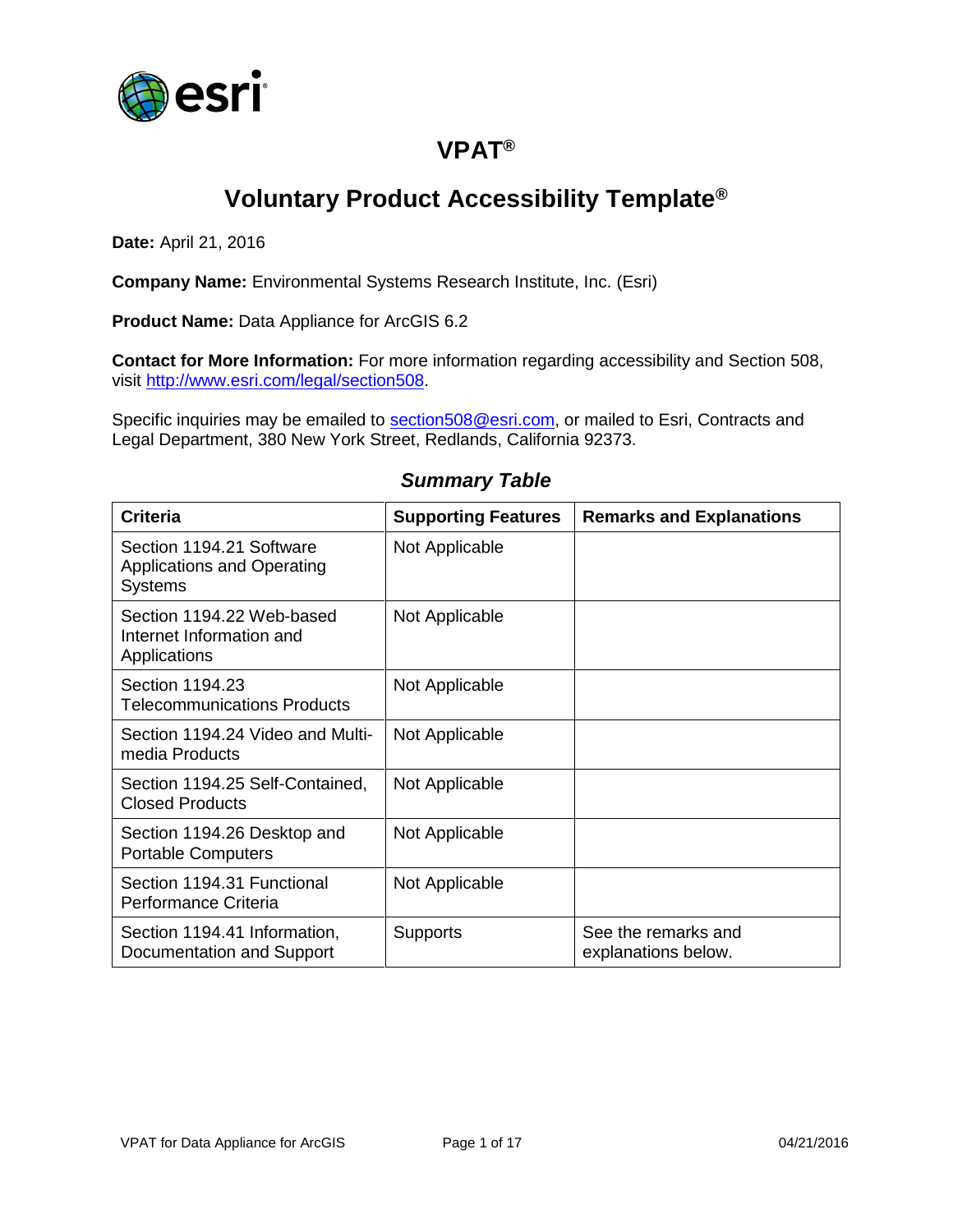| <b>Criteria</b>                                                                                                                                                                                                                                                                                                                                                                                                                                                                                                                                                                                         | <b>Supporting Features</b> | <b>Remarks and Explanations</b> |
|---------------------------------------------------------------------------------------------------------------------------------------------------------------------------------------------------------------------------------------------------------------------------------------------------------------------------------------------------------------------------------------------------------------------------------------------------------------------------------------------------------------------------------------------------------------------------------------------------------|----------------------------|---------------------------------|
| (a) When software is designed to<br>run on a system that has a<br>keyboard, product functions shall<br>be executable from a keyboard<br>where the function itself or the<br>result of performing a function<br>can be discerned textually.                                                                                                                                                                                                                                                                                                                                                              | Not Applicable             |                                 |
| (b) Applications shall not disrupt<br>or disable activated features of<br>other products that are identified<br>as accessibility features, where<br>those features are developed and<br>documented according to<br>industry standards. Applications<br>also shall not disrupt or disable<br>activated features of any<br>operating system that are<br>identified as accessibility features<br>where the application<br>programming interface for those<br>accessibility features has been<br>documented by the manufacturer<br>of the operating system and is<br>available to the product<br>developer. | Not Applicable             |                                 |
| (c) A well-defined on-screen<br>indication of the current focus<br>shall be provided that moves<br>among interactive interface<br>elements as the input focus<br>changes. The focus shall be<br>programmatically exposed so<br>that Assistive Technology can<br>track focus and focus changes.                                                                                                                                                                                                                                                                                                          | Not Applicable             |                                 |
| (d) Sufficient information about a<br>user interface element including<br>the identity, operation and state<br>of the element shall be available<br>to Assistive Technology. When<br>an image represents a program<br>element, the information<br>conveyed by the image must also<br>be available in text.                                                                                                                                                                                                                                                                                              | Not Applicable             |                                 |
| (e) When bitmap images are<br>used to identify controls, status                                                                                                                                                                                                                                                                                                                                                                                                                                                                                                                                         | Not Applicable             |                                 |

*Section 1194.21 Software Applications and Operating Systems – Detail*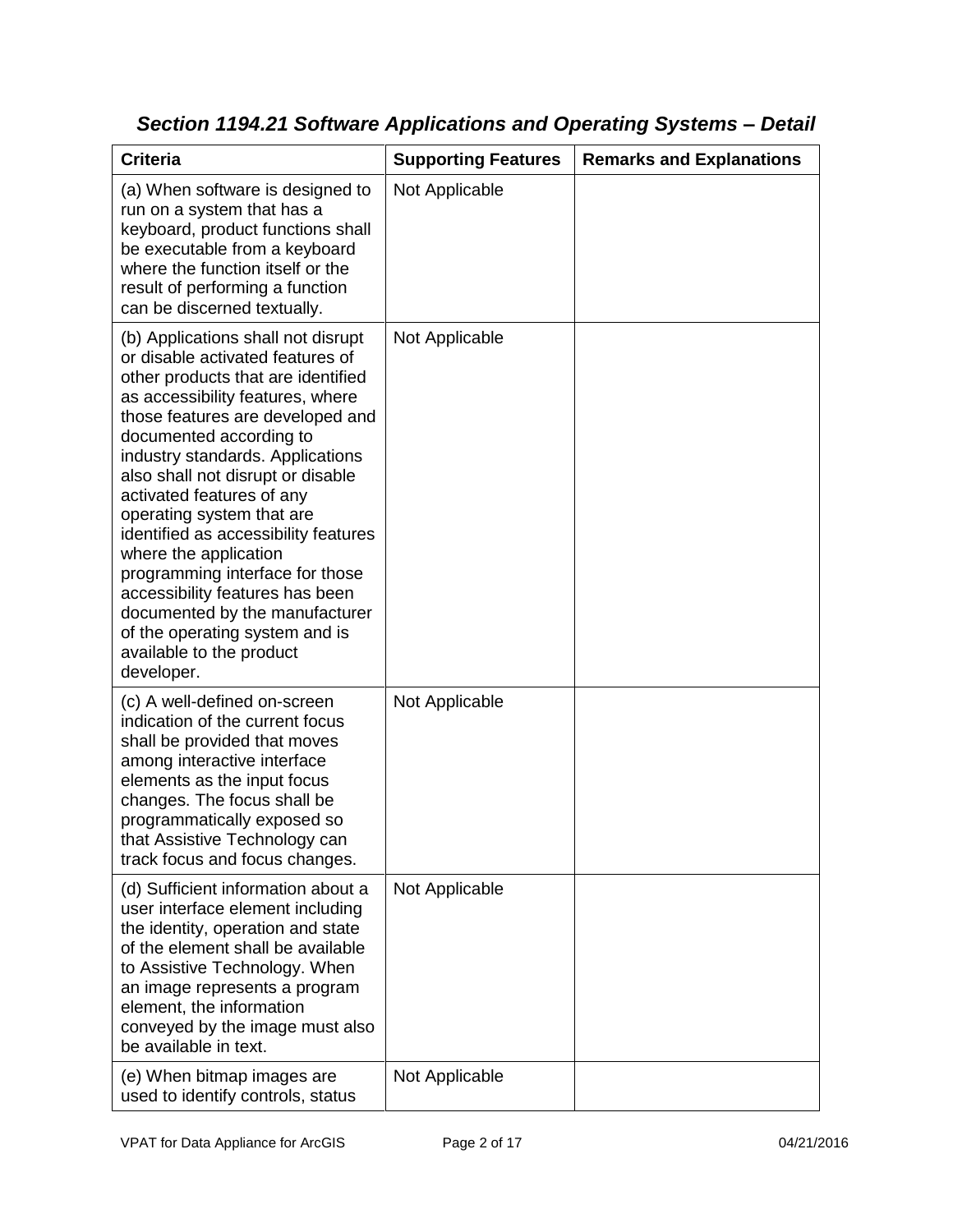| indicators, or other programmatic<br>elements, the meaning assigned<br>to those images shall be<br>consistent throughout an<br>application's performance.                                                                                                           |                |  |
|---------------------------------------------------------------------------------------------------------------------------------------------------------------------------------------------------------------------------------------------------------------------|----------------|--|
| (f) Textual information shall be<br>provided through operating<br>system functions for displaying<br>text. The minimum information<br>that shall be made available is<br>text content, text input caret<br>location, and text attributes.                           | Not Applicable |  |
| (g) Applications shall not override<br>user selected contrast and color<br>selections and other individual<br>display attributes.                                                                                                                                   | Not Applicable |  |
| (h) When animation is displayed,<br>the information shall be<br>displayable in at least one non-<br>animated presentation mode at<br>the option of the user.                                                                                                        | Not Applicable |  |
| (i) Color coding shall not be used<br>as the only means of conveying<br>information, indicating an action,<br>prompting a response, or<br>distinguishing a visual element.                                                                                          | Not Applicable |  |
| (j) When a product permits a user<br>to adjust color and contrast<br>settings, a variety of color<br>selections capable of producing a<br>range of contrast levels shall be<br>provided.                                                                            | Not Applicable |  |
| (k) Software shall not use<br>flashing or blinking text, objects,<br>or other elements having a flash<br>or blink frequency greater than 2<br>Hz and lower than 55 Hz.                                                                                              | Not Applicable |  |
| (I) When electronic forms are<br>used, the form shall allow people<br>using Assistive Technology to<br>access the information, field<br>elements, and functionality<br>required for completion and<br>submission of the form, including<br>all directions and cues. | Not Applicable |  |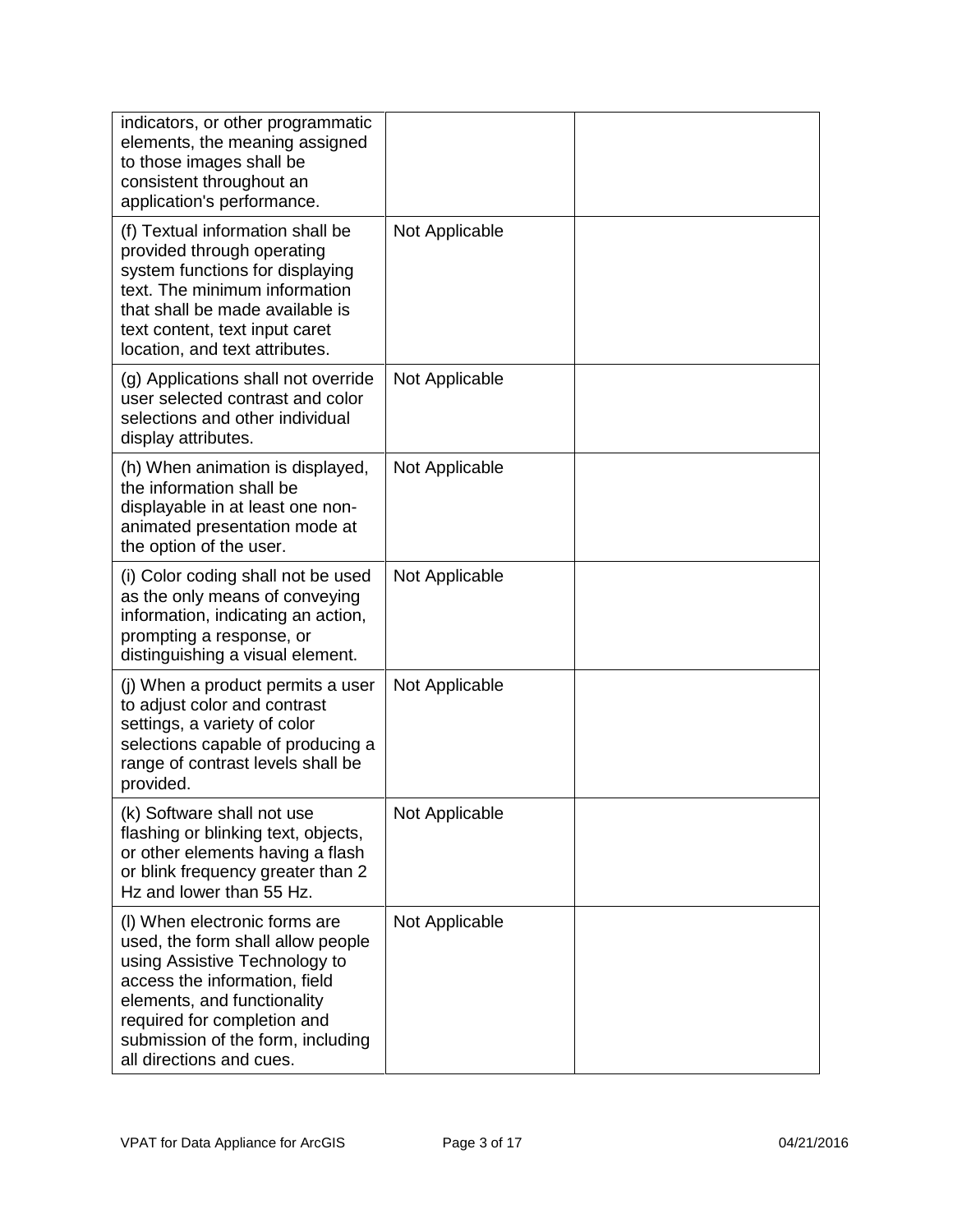| <b>Criteria</b>                                                                                                                                                              | <b>Supporting Features</b> | <b>Remarks and Explanations</b> |
|------------------------------------------------------------------------------------------------------------------------------------------------------------------------------|----------------------------|---------------------------------|
| (a) A text equivalent for every<br>non-text element shall be<br>provided (e.g., via "alt",<br>"longdesc", or in element<br>content).                                         | Not Applicable             |                                 |
| (b) Equivalent alternatives for any<br>multimedia presentation shall be<br>synchronized with the<br>presentation.                                                            | Not Applicable             |                                 |
| (c) Web pages shall be designed<br>so that all information conveyed<br>with color is also available<br>without color, for example from<br>context or markup.                 | Not Applicable             |                                 |
| (d) Documents shall be<br>organized so they are readable<br>without requiring an associated<br>style sheet.                                                                  | Not Applicable             |                                 |
| (e) Redundant text links shall be<br>provided for each active region of<br>a server-side image map.                                                                          | Not Applicable             |                                 |
| (f) Client-side image maps shall<br>be provided instead of server-<br>side image maps except where<br>the regions cannot be defined<br>with an available geometric<br>shape. | Not Applicable             |                                 |
| (g) Row and column headers<br>shall be identified for data tables.                                                                                                           | Not Applicable             |                                 |
| (h) Markup shall be used to<br>associate data cells and header<br>cells for data tables that have two<br>or more logical levels of row or<br>column headers.                 | Not Applicable             |                                 |
| (i) Frames shall be titled with text<br>that facilitates frame identification<br>and navigation.                                                                             | Not Applicable             |                                 |
| (j) Pages shall be designed to<br>avoid causing the screen to<br>flicker with a frequency greater<br>than 2 Hz and lower than 55 Hz.                                         | Not Applicable             |                                 |

*Section 1194.22 Web-based Internet Information and Applications – Detail*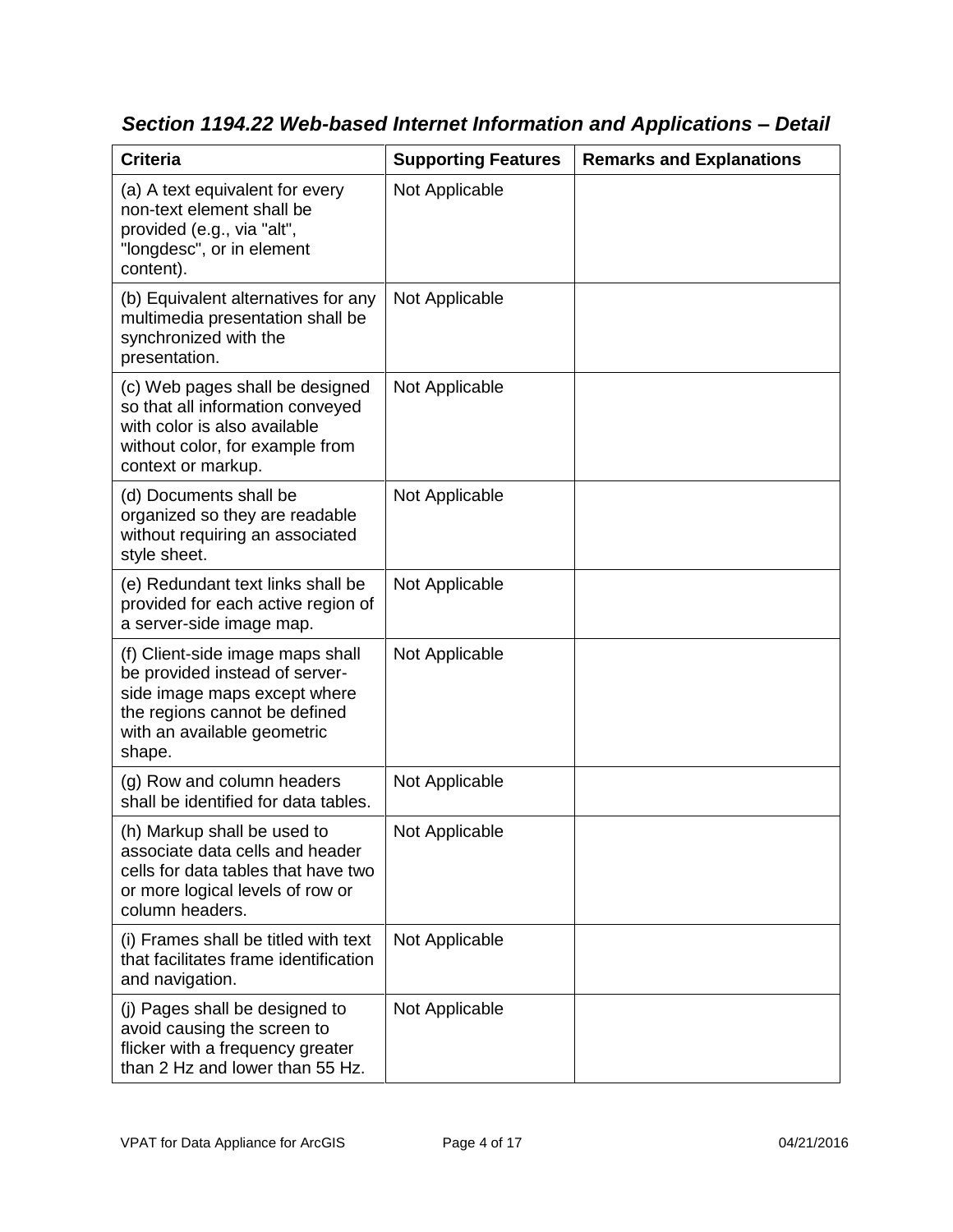| (k) A text-only page, with<br>equivalent information or<br>functionality, shall be provided to<br>make a web site comply with the<br>provisions of this part, when<br>compliance cannot be<br>accomplished in any other way.<br>The content of the text-only page<br>shall be updated whenever the<br>primary page changes. | Not Applicable |  |
|-----------------------------------------------------------------------------------------------------------------------------------------------------------------------------------------------------------------------------------------------------------------------------------------------------------------------------|----------------|--|
| (I) When pages utilize scripting<br>languages to display content, or<br>to create interface elements, the<br>information provided by the script<br>shall be identified with functional<br>text that can be read by Assistive<br>Technology.                                                                                 | Not Applicable |  |
| (m) When a web page requires<br>that an applet, plug-in or other<br>application be present on the<br>client system to interpret page<br>content, the page must provide a<br>link to a plug-in or applet that<br>complies with §1194.21(a)<br>through (I).                                                                   | Not Applicable |  |
| (n) When electronic forms are<br>designed to be completed on-<br>line, the form shall allow people<br>using Assistive Technology to<br>access the information, field<br>elements, and functionality<br>required for completion and<br>submission of the form, including<br>all directions and cues.                         | Not Applicable |  |
| (o) A method shall be provided<br>that permits users to skip<br>repetitive navigation links.                                                                                                                                                                                                                                | Not Applicable |  |
| (p) When a timed response is<br>required, the user shall be alerted<br>and given sufficient time to<br>indicate more time is required.                                                                                                                                                                                      | Not Applicable |  |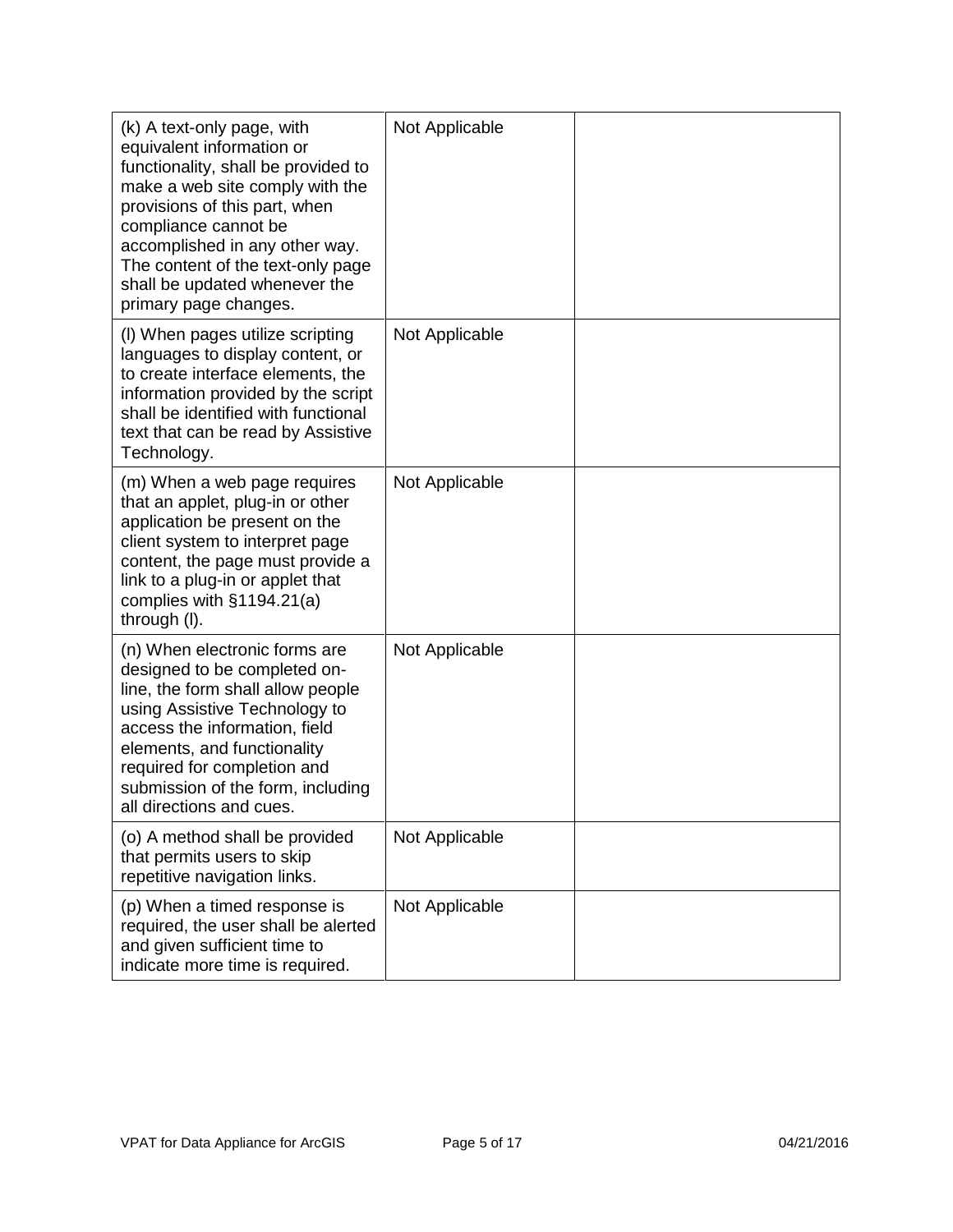| <b>Criteria</b>                                                                                                                                                                                                                                                                                                                                                       | <b>Supporting Features</b> | <b>Remarks and Explanations</b> |
|-----------------------------------------------------------------------------------------------------------------------------------------------------------------------------------------------------------------------------------------------------------------------------------------------------------------------------------------------------------------------|----------------------------|---------------------------------|
| (a) Telecommunications products<br>or systems which provide a<br>function allowing voice<br>communication and which do not<br>themselves provide a TTY<br>functionality shall provide a<br>standard non-acoustic<br>connection point for TTYs.<br>Microphones shall be capable of<br>being turned on and off to allow<br>the user to intermix speech with<br>TTY use. | Not Applicable             |                                 |
| (b) Telecommunications products<br>which include voice<br>communication functionality shall<br>support all commonly used cross-<br>manufacturer non-proprietary<br>standard TTY signal protocols.                                                                                                                                                                     | Not Applicable             |                                 |
| (c) Voice mail, auto-attendant,<br>and interactive voice response<br>telecommunications systems<br>shall be usable by TTY users<br>with their TTYs.                                                                                                                                                                                                                   | Not Applicable             |                                 |
| (d) Voice mail, messaging, auto-<br>attendant, and interactive voice<br>response telecommunications<br>systems that require a response<br>from a user within a time interval,<br>shall give an alert when the time<br>interval is about to run out, and<br>shall provide sufficient time for<br>the user to indicate more time is<br>required.                        | Not Applicable             |                                 |
| (e) Where provided, caller<br>identification and similar<br>telecommunications functions<br>shall also be available for users<br>of TTYs, and for users who<br>cannot see displays.                                                                                                                                                                                   | Not Applicable             |                                 |
| (f) For transmitted voice signals,<br>telecommunications products<br>shall provide a gain adjustable up<br>to a minimum of 20 dB. For<br>incremental volume control, at                                                                                                                                                                                               | Not Applicable             |                                 |

#### *Section 1194.23 Telecommunications Products – Detail*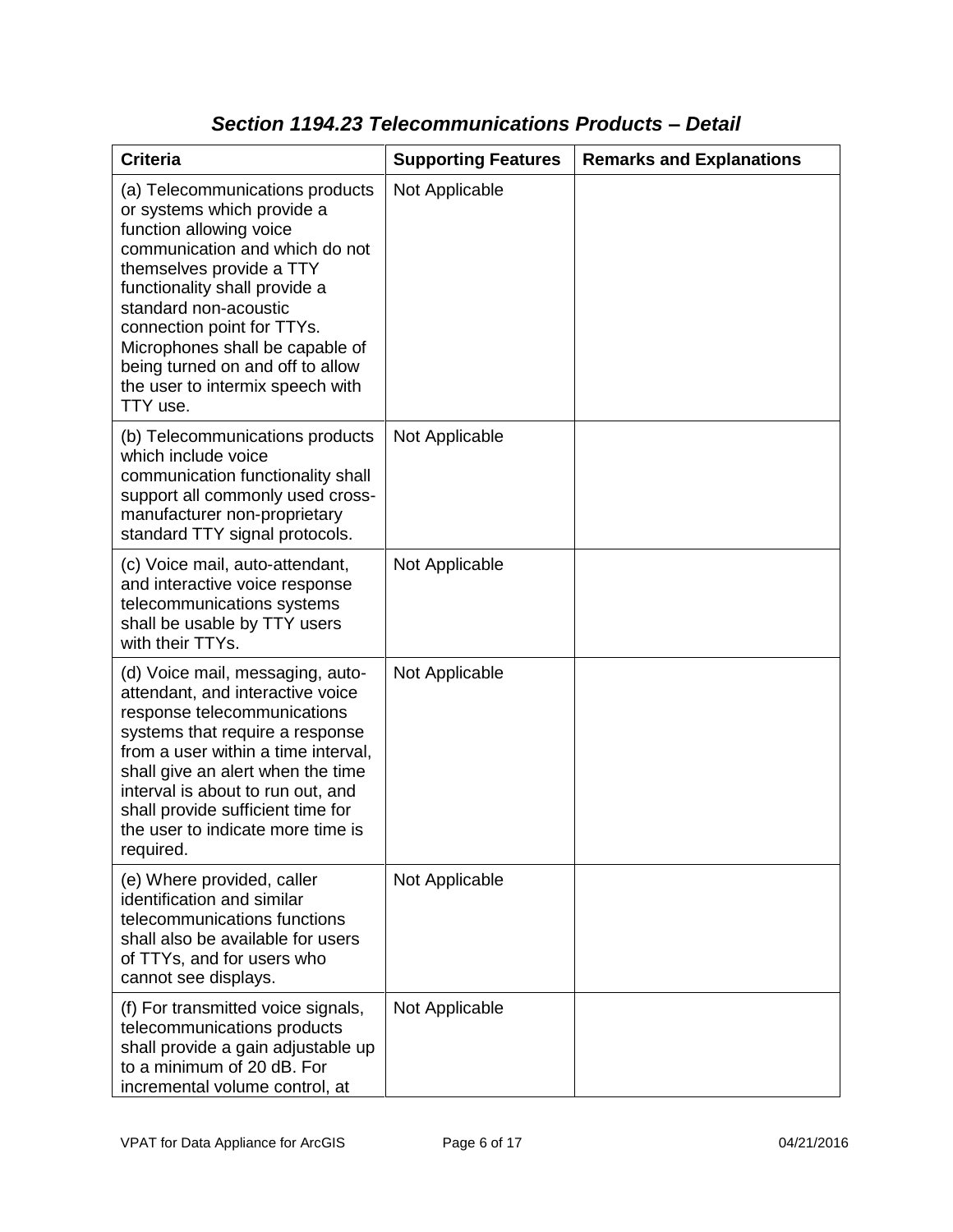| least one intermediate step of 12<br>dB of gain shall be provided.                                                                                                                                                                                                                                                                                                                                                                                                                                                   |                |  |
|----------------------------------------------------------------------------------------------------------------------------------------------------------------------------------------------------------------------------------------------------------------------------------------------------------------------------------------------------------------------------------------------------------------------------------------------------------------------------------------------------------------------|----------------|--|
| (g) If the telecommunications<br>product allows a user to adjust<br>the receive volume, a function<br>shall be provided to automatically<br>reset the volume to the default<br>level after every use.                                                                                                                                                                                                                                                                                                                | Not Applicable |  |
| (h) Where a telecommunications<br>product delivers output by an<br>audio transducer which is<br>normally held up to the ear, a<br>means for effective magnetic<br>wireless coupling to hearing<br>technologies shall be provided.                                                                                                                                                                                                                                                                                    | Not Applicable |  |
| (i) Interference to hearing<br>technologies (including hearing<br>aids, cochlear implants, and<br>assistive listening devices) shall<br>be reduced to the lowest possible<br>level that allows a user of hearing<br>technologies to utilize the<br>telecommunications product.                                                                                                                                                                                                                                       | Not Applicable |  |
| (i) Products that transmit or<br>conduct information or<br>communication, shall pass<br>through cross-manufacturer, non-<br>proprietary, industry-standard<br>codes, translation protocols,<br>formats or other information<br>necessary to provide the<br>information or communication in<br>a usable format. Technologies<br>which use encoding, signal<br>compression, format<br>transformation, or similar<br>techniques shall not remove<br>information needed for access or<br>shall restore it upon delivery. | Not Applicable |  |
| (k)(1) Products which have<br>mechanically operated controls<br>or keys shall comply with the<br>following: Controls and Keys<br>shall be tactilely discernible<br>without activating the controls or<br>keys.                                                                                                                                                                                                                                                                                                       | Not Applicable |  |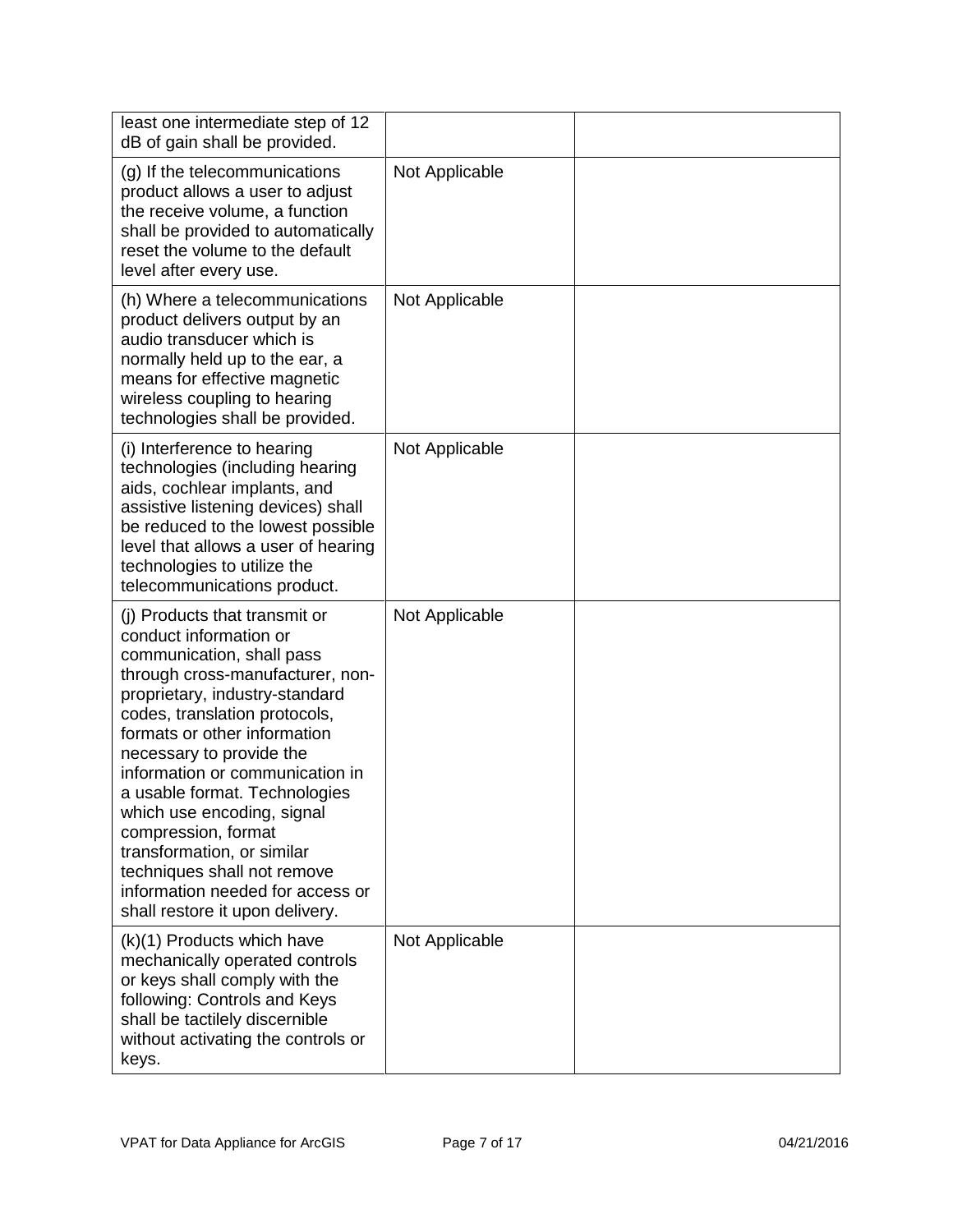| (k)(2) Products which have<br>mechanically operated controls<br>or keys shall comply with the<br>following: Controls and Keys<br>shall be operable with one hand<br>and shall not require tight<br>grasping, pinching, twisting of the<br>wrist. The force required to<br>activate controls and keys shall<br>be 5 lbs. (22.2N) maximum. |                |  |
|------------------------------------------------------------------------------------------------------------------------------------------------------------------------------------------------------------------------------------------------------------------------------------------------------------------------------------------|----------------|--|
| (k)(3) Products which have<br>mechanically operated controls<br>or keys shall comply with the<br>following: If key repeat is<br>supported, the delay before<br>repeat shall be adjustable to at<br>least 2 seconds. Key repeat rate<br>shall be adjustable to 2 seconds<br>per character.                                                | Not Applicable |  |
| $(k)(4)$ Products which have<br>mechanically operated controls<br>or keys shall comply with the<br>following: The status of all locking<br>or toggle controls or keys shall be<br>visually discernible, and<br>discernible either through touch<br>or sound.                                                                             | Not Applicable |  |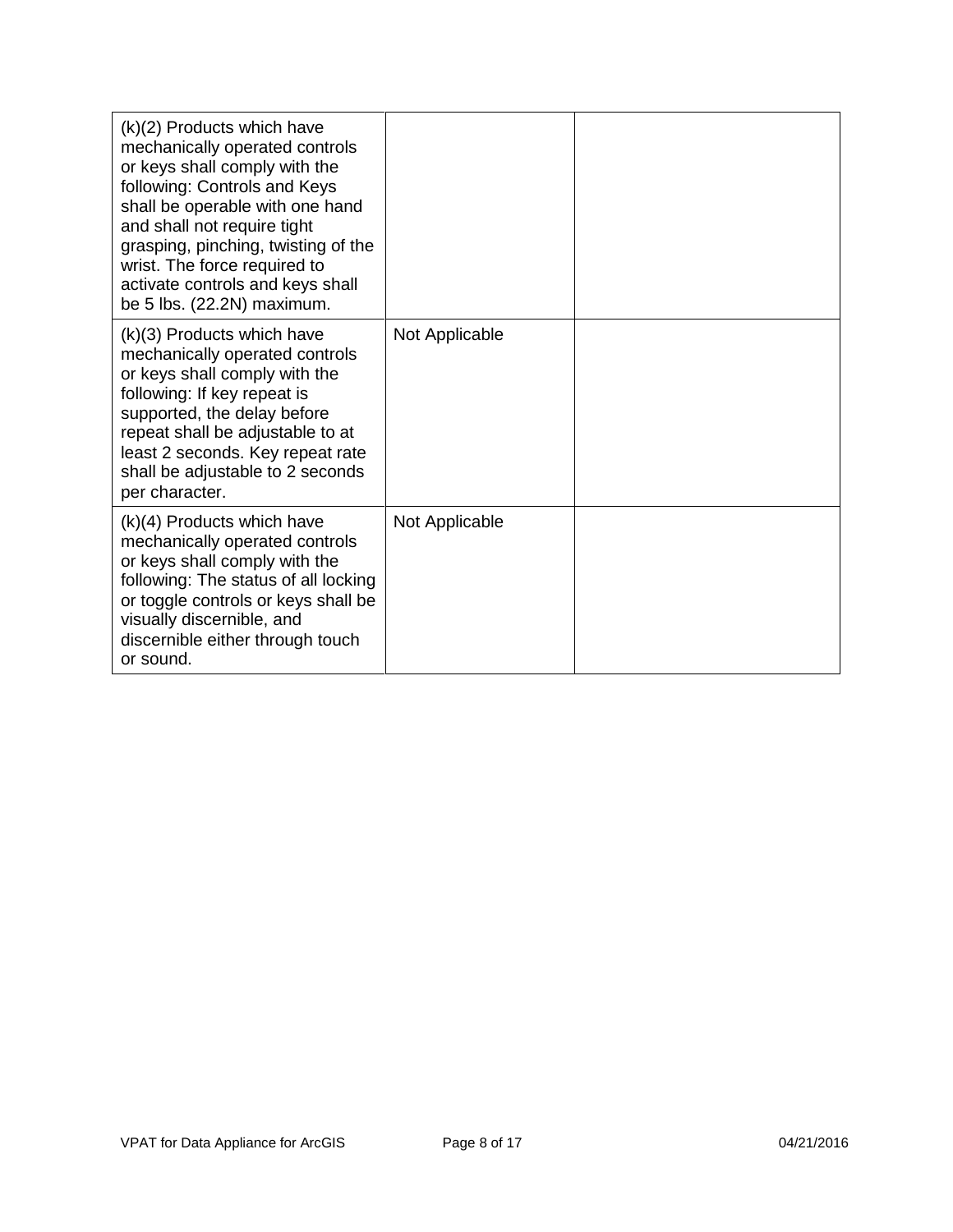| <b>Criteria</b>                                                                                                                                                                                                                                                                                                                                                                                                                                                                                                                                                                                                                                                                                                                                                                                                                                                                                                                                                           | <b>Supporting Features</b> | <b>Remarks and Explanations</b> |
|---------------------------------------------------------------------------------------------------------------------------------------------------------------------------------------------------------------------------------------------------------------------------------------------------------------------------------------------------------------------------------------------------------------------------------------------------------------------------------------------------------------------------------------------------------------------------------------------------------------------------------------------------------------------------------------------------------------------------------------------------------------------------------------------------------------------------------------------------------------------------------------------------------------------------------------------------------------------------|----------------------------|---------------------------------|
| a) All analog television displays<br>13 inches and larger, and<br>computer equipment that<br>includes analog television<br>receiver or display circuitry, shall<br>be equipped with caption<br>decoder circuitry which<br>appropriately receives, decodes,<br>and displays closed captions<br>from broadcast, cable, videotape,<br>and DVD signals. As soon as<br>practicable, but not later than<br>July 1, 2002, widescreen digital<br>television (DTV) displays<br>measuring at least 7.8 inches<br>vertically, DTV sets with<br>conventional displays measuring<br>at least 13 inches vertically, and<br>stand-alone DTV tuners, whether<br>or not they are marketed with<br>display screens, and computer<br>equipment that includes DTV<br>receiver or display circuitry, shall<br>be equipped with caption<br>decoder circuitry which<br>appropriately receives, decodes,<br>and displays closed captions<br>from broadcast, cable, videotape,<br>and DVD signals. | Not Applicable             |                                 |
| (b) Television tuners, including<br>tuner cards for use in computers,<br>shall be equipped with secondary<br>audio program playback circuitry.                                                                                                                                                                                                                                                                                                                                                                                                                                                                                                                                                                                                                                                                                                                                                                                                                            | Not Applicable             |                                 |
| (c) All training and informational<br>video and multimedia productions<br>which support the agency's<br>mission, regardless of format,<br>that contain speech or other<br>audio information necessary for<br>the comprehension of the<br>content, shall be open or closed<br>captioned.                                                                                                                                                                                                                                                                                                                                                                                                                                                                                                                                                                                                                                                                                   | Not Applicable             |                                 |
| (d) All training and informational<br>video and multimedia productions<br>which support the agency's                                                                                                                                                                                                                                                                                                                                                                                                                                                                                                                                                                                                                                                                                                                                                                                                                                                                      | Not Applicable             |                                 |

#### *Section 1194.24 Video and Multi-media Products – Detail*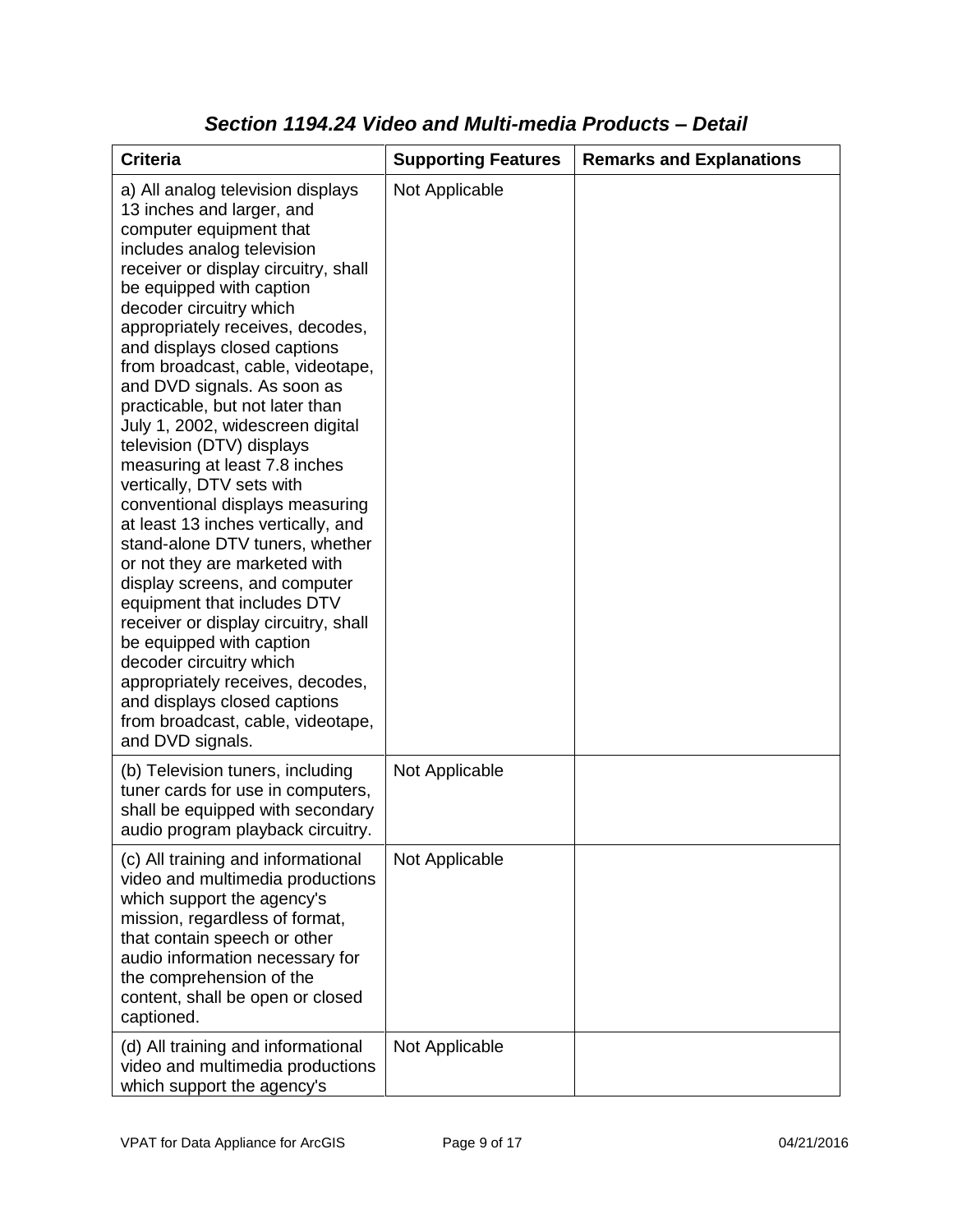| mission, regardless of format,<br>that contain visual information<br>necessary for the comprehension<br>of the content, shall be audio<br>described. |                |  |
|------------------------------------------------------------------------------------------------------------------------------------------------------|----------------|--|
| (e) Display or presentation of<br>alternate text presentation or<br>audio descriptions shall be user-<br>selectable unless permanent.                | Not Applicable |  |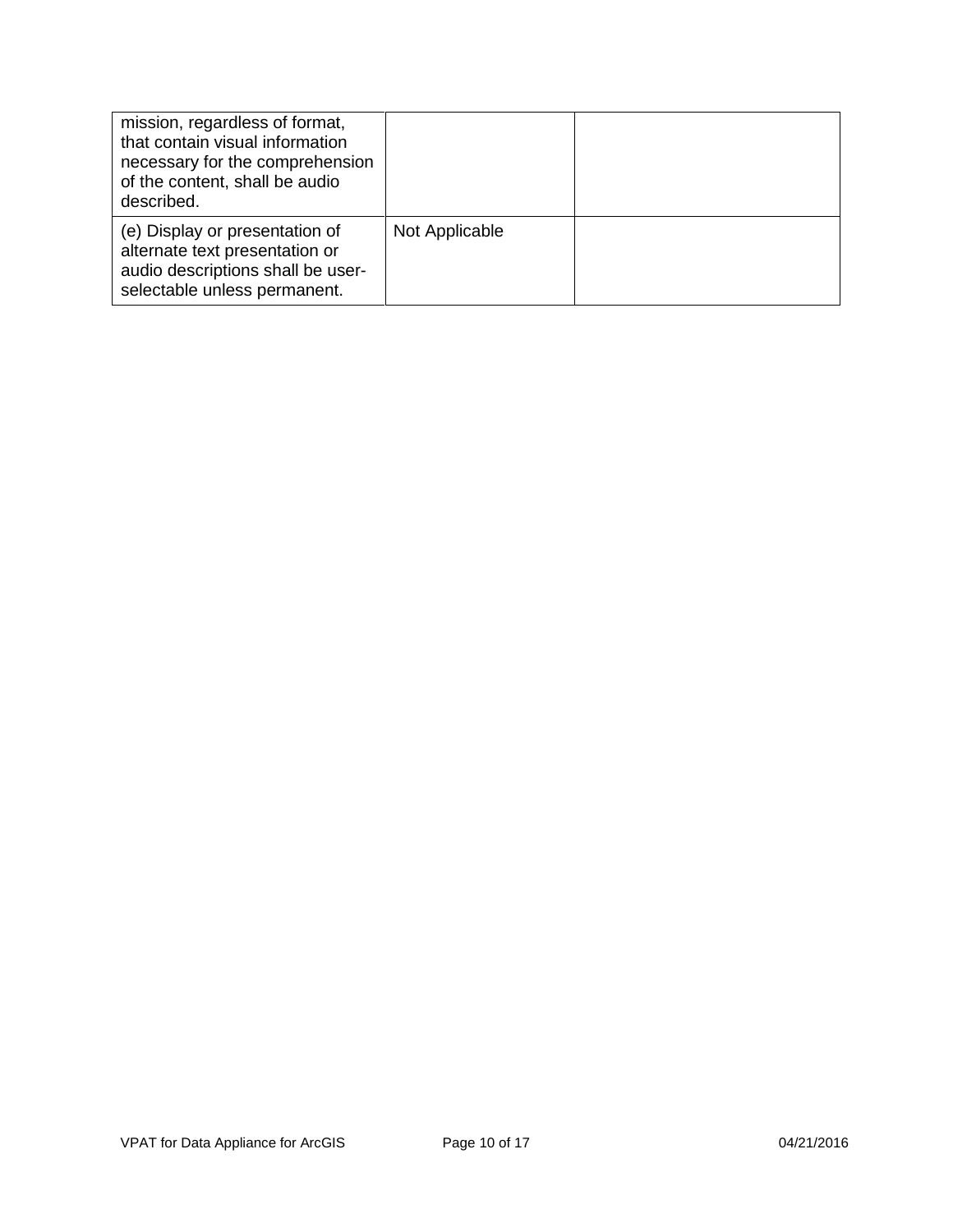### *Section 1194.25 Self-Contained, Closed Products – Detail*

| <b>Criteria</b>                                                                                                                                                                                                                                                                                                                                  | <b>Supporting Features</b> | <b>Remarks and Explanations</b> |
|--------------------------------------------------------------------------------------------------------------------------------------------------------------------------------------------------------------------------------------------------------------------------------------------------------------------------------------------------|----------------------------|---------------------------------|
| (a) Self contained products shall<br>be usable by people with<br>disabilities without requiring an<br>end-user to attach Assistive<br>Technology to the product.<br>Personal headsets for private<br>listening are not Assistive<br>Technology.                                                                                                  | Not Applicable             |                                 |
| (b) When a timed response is<br>required, the user shall be alerted<br>and given sufficient time to<br>indicate more time is required.                                                                                                                                                                                                           | Not Applicable             |                                 |
| (c) Where a product utilizes<br>touchscreens or contact-sensitive<br>controls, an input method shall<br>be provided that complies with<br>§1194.23 (k) (1) through (4).                                                                                                                                                                          | Not Applicable             |                                 |
| (d) When biometric forms of user<br>identification or control are used,<br>an alternative form of<br>identification or activation, which<br>does not require the user to<br>possess particular biological<br>characteristics, shall also be<br>provided.                                                                                         | Not Applicable             |                                 |
| (e) When products provide<br>auditory output, the audio signal<br>shall be provided at a standard<br>signal level through an industry<br>standard connector that will allow<br>for private listening. The product<br>must provide the ability to<br>interrupt, pause, and restart the<br>audio at any time.                                      | Not Applicable             |                                 |
| (f) When products deliver voice<br>output in a public area,<br>incremental volume control shall<br>be provided with output<br>amplification up to a level of at<br>least 65 dB. Where the ambient<br>noise level of the environment is<br>above 45 dB, a volume gain of at<br>least 20 dB above the ambient<br>level shall be user selectable. A | Not Applicable             |                                 |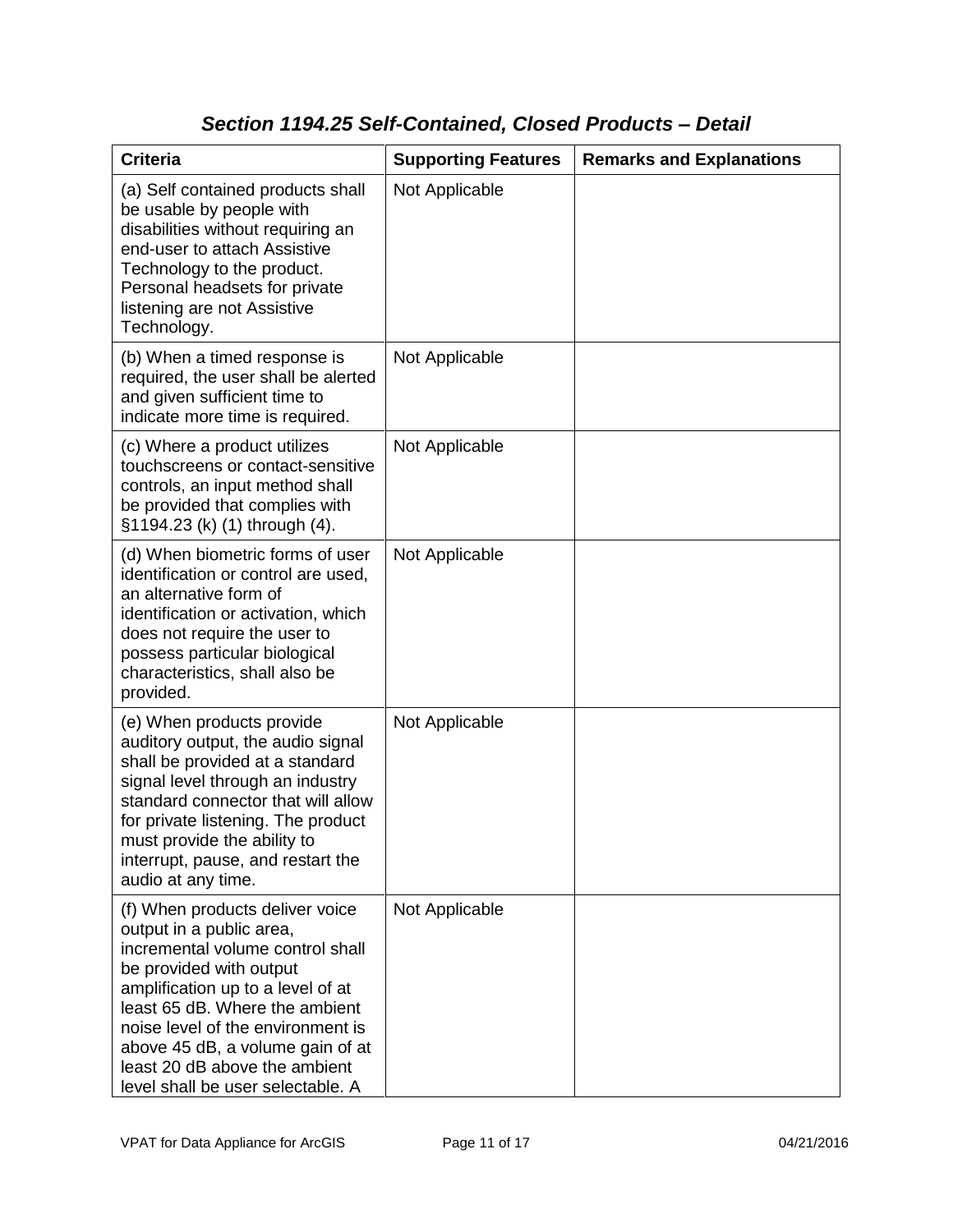| function shall be provided to<br>automatically reset the volume to<br>the default level after every use.                                                                                                                                                                                                                                                                                                                                                                                                                                                                          |                |  |
|-----------------------------------------------------------------------------------------------------------------------------------------------------------------------------------------------------------------------------------------------------------------------------------------------------------------------------------------------------------------------------------------------------------------------------------------------------------------------------------------------------------------------------------------------------------------------------------|----------------|--|
| (g) Color coding shall not be<br>used as the only means of<br>conveying information, indicating<br>an action, prompting a response,<br>or distinguishing a visual<br>element.                                                                                                                                                                                                                                                                                                                                                                                                     | Not Applicable |  |
| (h) When a product permits a<br>user to adjust color and contrast<br>settings, a range of color<br>selections capable of producing a<br>variety of contrast levels shall be<br>provided.                                                                                                                                                                                                                                                                                                                                                                                          | Not Applicable |  |
| (i) Products shall be designed to<br>avoid causing the screen to<br>flicker with a frequency greater<br>than 2 Hz and lower than 55 Hz.                                                                                                                                                                                                                                                                                                                                                                                                                                           | Not Applicable |  |
| (j) (1) Products which are<br>freestanding, non-portable, and<br>intended to be used in one<br>location and which have operable<br>controls shall comply with the<br>following: The position of any<br>operable control shall be<br>determined with respect to a<br>vertical plane, which is 48 inches<br>in length, centered on the<br>operable control, and at the<br>maximum protrusion of the<br>product within the 48 inch length<br>on products which are<br>freestanding, non-portable, and<br>intended to be used in one<br>location and which have operable<br>controls. | Not Applicable |  |
| (j)(2) Products which are<br>freestanding, non-portable, and<br>intended to be used in one<br>location and which have operable<br>controls shall comply with the<br>following: Where any operable<br>control is 10 inches or less<br>behind the reference plane, the<br>height shall be 54 inches<br>maximum and 15 inches                                                                                                                                                                                                                                                        | Not Applicable |  |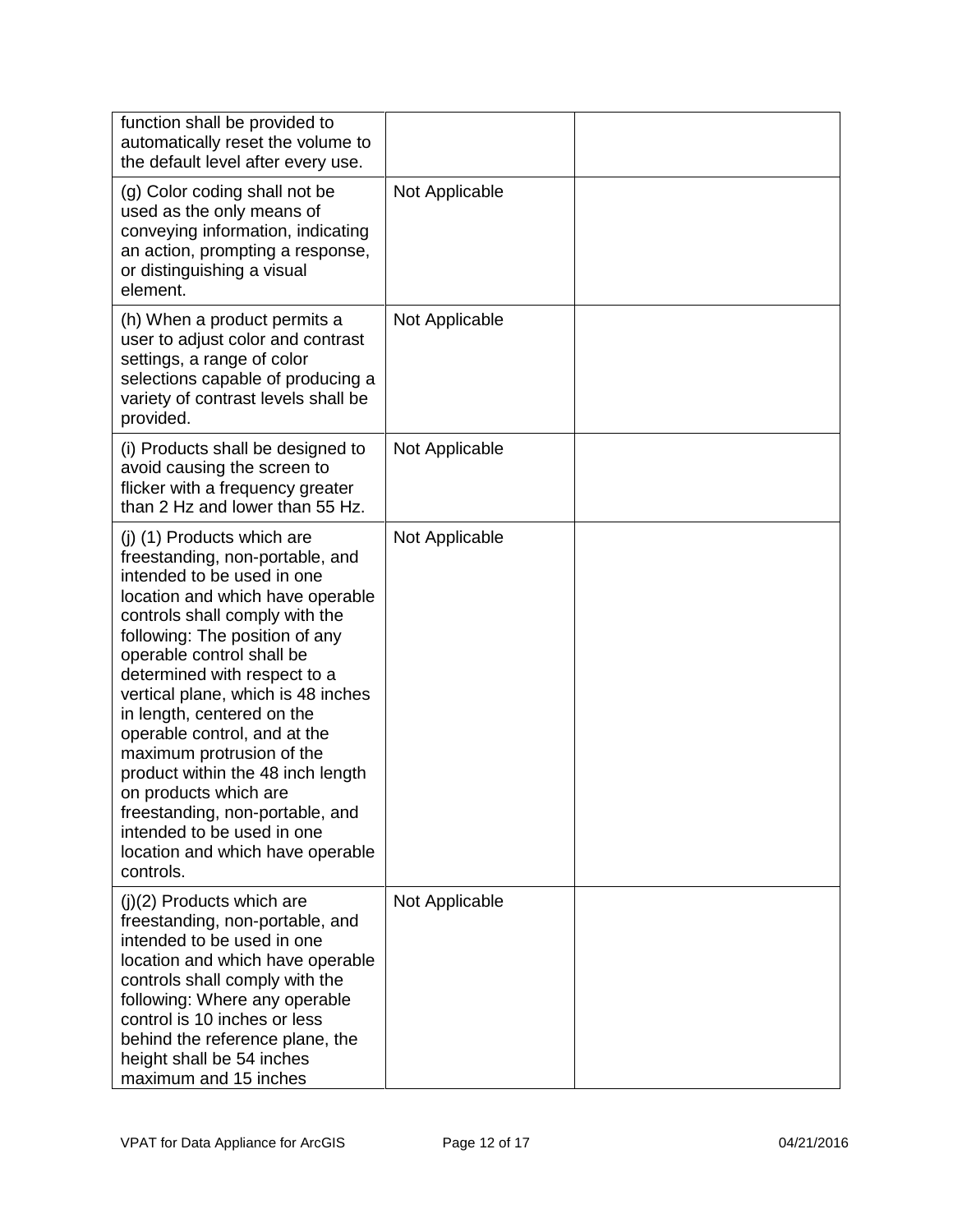| minimum above the floor.                                                                                                                                                                                                                                                                                                                                                                  |                |  |
|-------------------------------------------------------------------------------------------------------------------------------------------------------------------------------------------------------------------------------------------------------------------------------------------------------------------------------------------------------------------------------------------|----------------|--|
| $(j)(3)$ Products which are<br>freestanding, non-portable, and<br>intended to be used in one<br>location and which have operable<br>controls shall comply with the<br>following: Where any operable<br>control is more than 10 inches<br>and not more than 24 inches<br>behind the reference plane, the<br>height shall be 46 inches<br>maximum and 15 inches<br>minimum above the floor. | Not Applicable |  |
| $(i)(4)$ Products which are<br>freestanding, non-portable, and<br>intended to be used in one<br>location and which have operable<br>controls shall comply with the<br>following: Operable controls shall<br>not be more than 24 inches<br>behind the reference plane.                                                                                                                     | Not Applicable |  |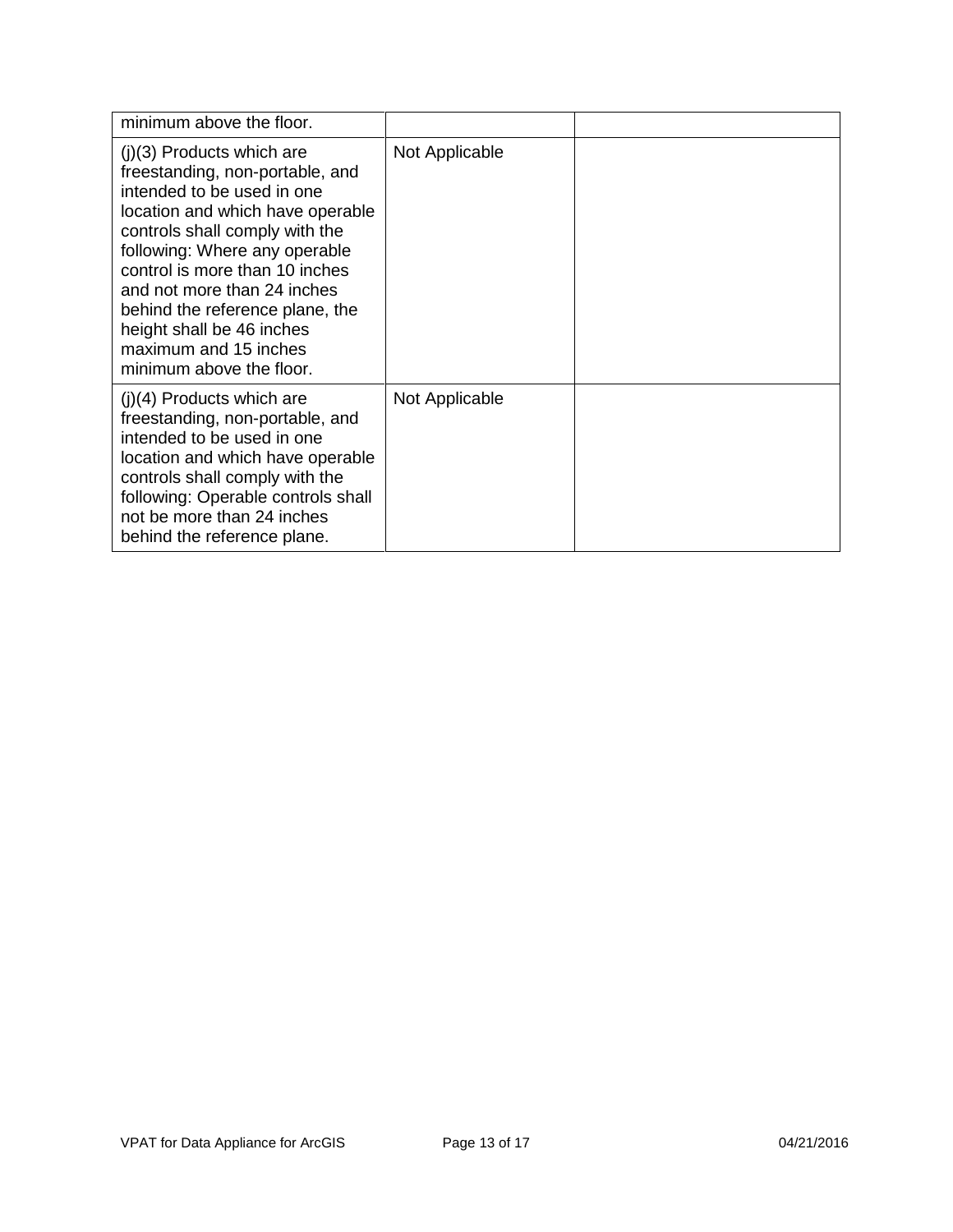| <b>Criteria</b>                                                                                                                                                                                                                                          | <b>Supporting Features</b> | <b>Remarks and Explanations</b> |
|----------------------------------------------------------------------------------------------------------------------------------------------------------------------------------------------------------------------------------------------------------|----------------------------|---------------------------------|
| (a) All mechanically operated<br>controls and keys shall comply<br>with §1194.23 (k) (1) through (4).                                                                                                                                                    | Not Applicable             |                                 |
| (b) If a product utilizes<br>touchscreens or touch-operated<br>controls, an input method shall<br>be provided that complies with<br>§1194.23 (k) (1) through (4).                                                                                        | Not Applicable             |                                 |
| (c) When biometric forms of user<br>identification or control are used,<br>an alternative form of<br>identification or activation, which<br>does not require the user to<br>possess particular biological<br>characteristics, shall also be<br>provided. | Not Applicable             |                                 |
| (d) Where provided, at least one<br>of each type of expansion slots,<br>ports and connectors shall<br>comply with publicly available<br>industry standards.                                                                                              | Not Applicable             |                                 |

# *Section 1194.26 Desktop and Portable Computers – Detail*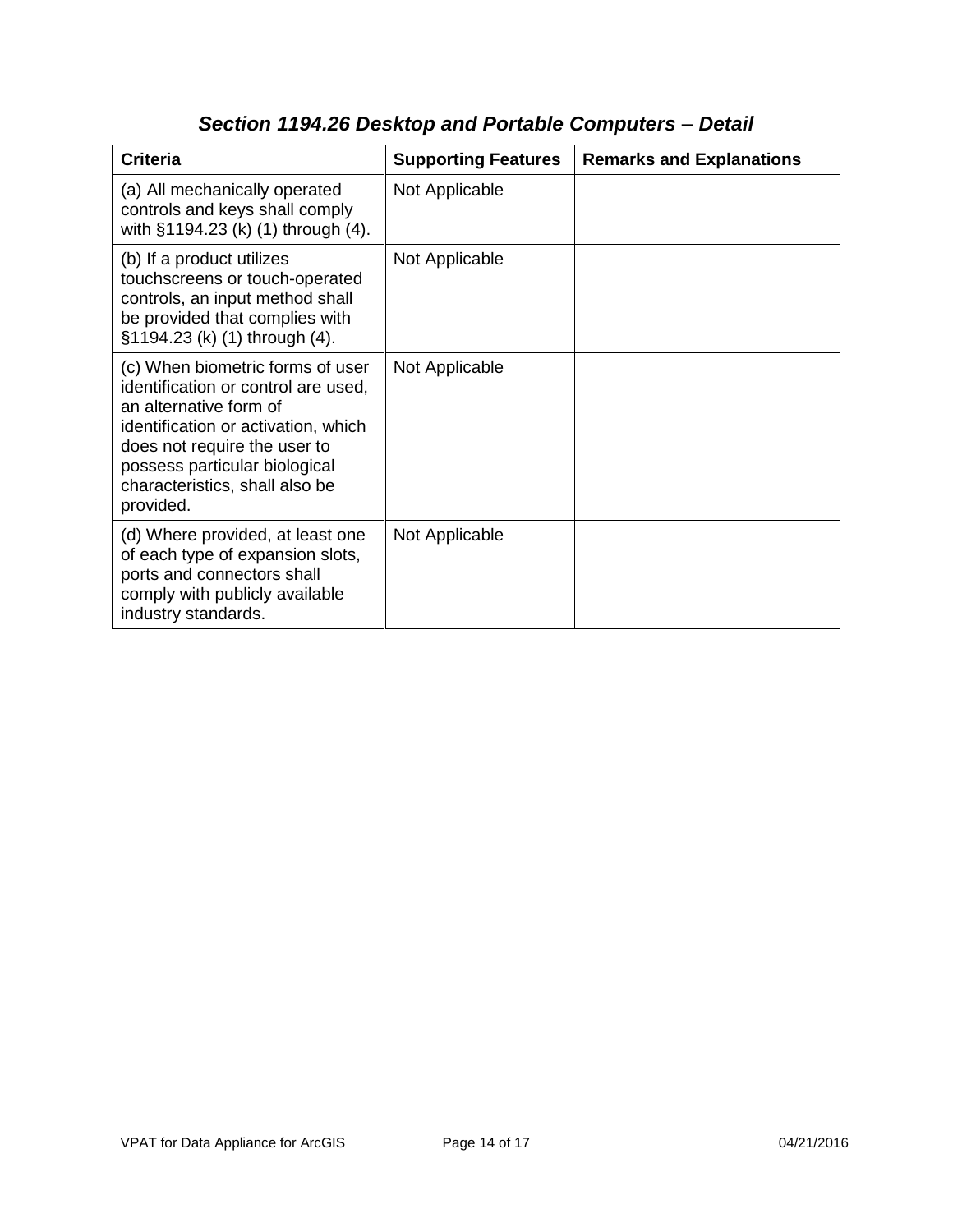| <b>Criteria</b>                                                                                                                                                                                                                                                                                                                        | <b>Supporting Features</b> | <b>Remarks and Explanations</b> |
|----------------------------------------------------------------------------------------------------------------------------------------------------------------------------------------------------------------------------------------------------------------------------------------------------------------------------------------|----------------------------|---------------------------------|
| (a) At least one mode of<br>operation and information<br>retrieval that does not require<br>user vision shall be provided, or<br>support for Assistive Technology<br>used by people who are blind or<br>visually impaired shall be<br>provided.                                                                                        | Not Applicable             |                                 |
| (b) At least one mode of<br>operation and information<br>retrieval that does not require<br>visual acuity greater than 20/70<br>shall be provided in audio and<br>enlarged print output working<br>together or independently, or<br>support for Assistive Technology<br>used by people who are visually<br>impaired shall be provided. | Not Applicable             |                                 |
| (c) At least one mode of<br>operation and information<br>retrieval that does not require<br>user hearing shall be provided, or<br>support for Assistive Technology<br>used by people who are deaf or<br>hard of hearing shall be provided.                                                                                             | Not Applicable             |                                 |
| (d) Where audio information is<br>important for the use of a<br>product, at least one mode of<br>operation and information<br>retrieval shall be provided in an<br>enhanced auditory fashion, or<br>support for assistive hearing<br>devices shall be provided.                                                                        | Not Applicable             |                                 |
| (e) At least one mode of<br>operation and information<br>retrieval that does not require<br>user speech shall be provided, or<br>support for Assistive Technology<br>used by people with disabilities<br>shall be provided.                                                                                                            | Supports                   |                                 |
| (f) At least one mode of operation<br>and information retrieval that<br>does not require fine motor<br>control or simultaneous actions                                                                                                                                                                                                 | Not Applicable             |                                 |

#### *Section 1194.31 Functional Performance Criteria – Detail*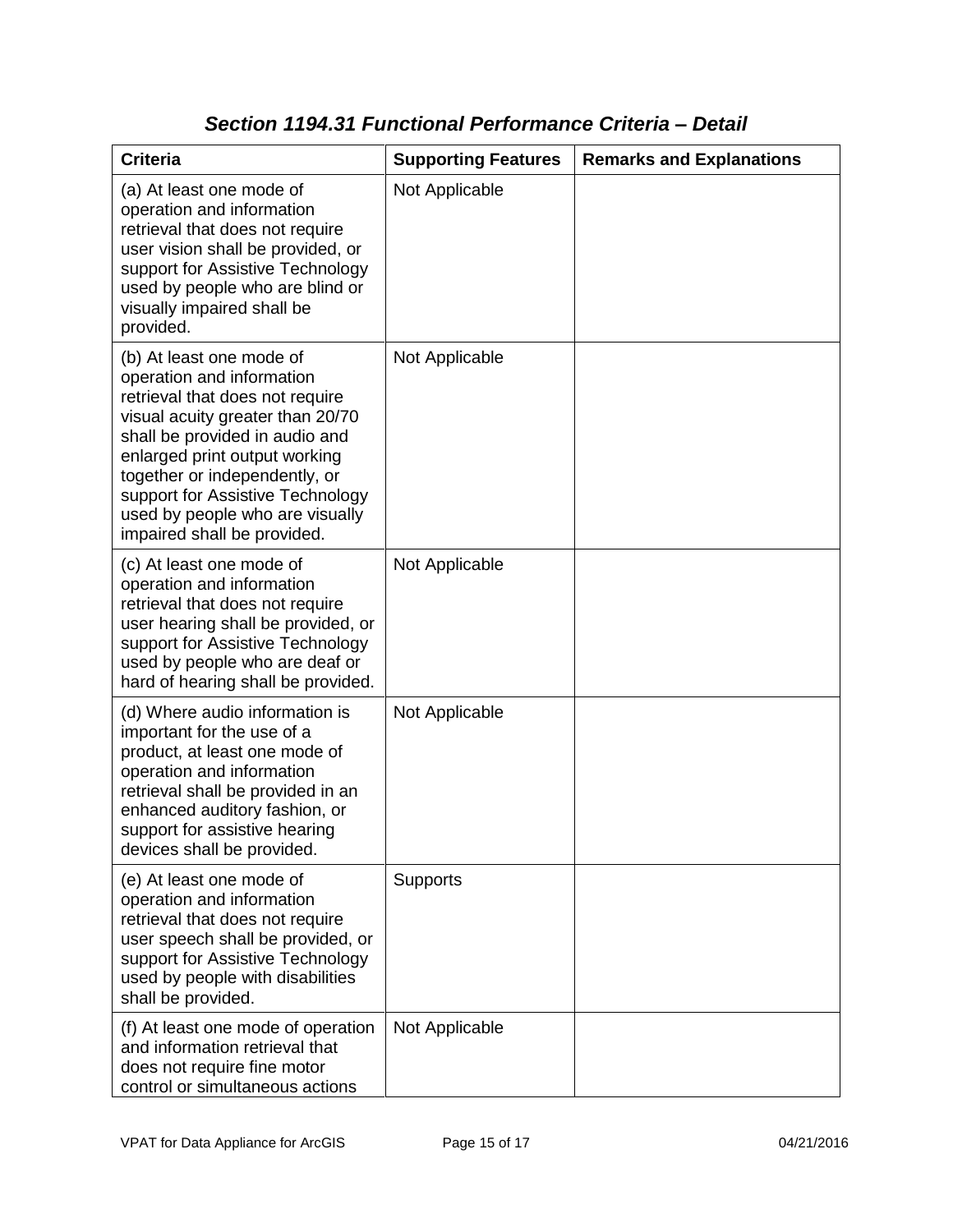| and that is operable with limited |  |
|-----------------------------------|--|
| reach and strength shall be       |  |
| provided.                         |  |